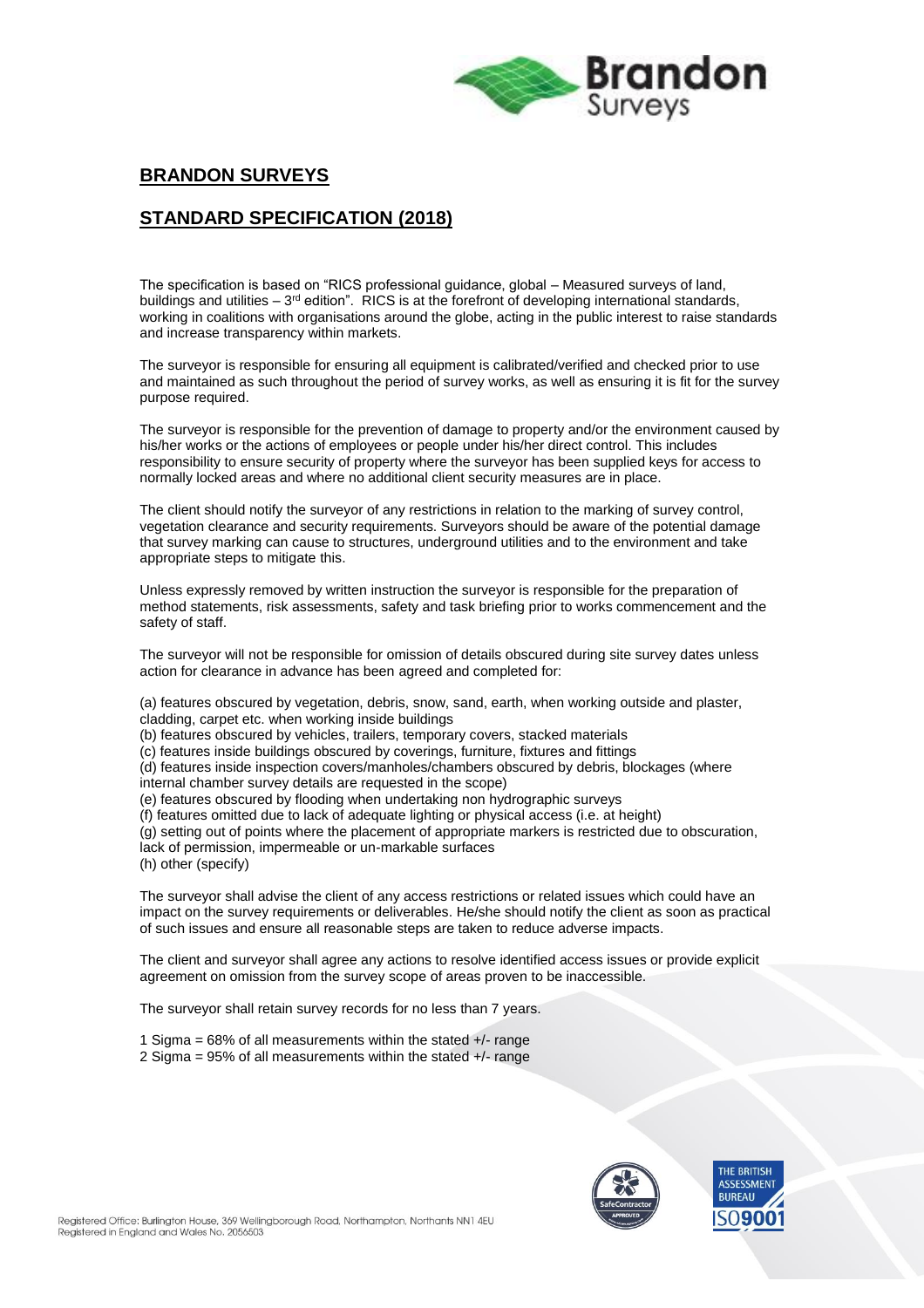

# **Topographical Survey 1:200**

### **Accuracy**

Where possible the survey will correspond to accuracy band F from "RICS professional guidance, global – Measured surveys of land, buildings and utilities – 3<sup>rd</sup> edition". Plan Accuracy (X,Y) : 1 Sigma +/-50mm / 2 Sigma +/-100mm Height Accuracy (Z) : Hard detail +/-50mm / Soft detail +/-100mm Minimum size of feature shown true to scale (not symbolised) = 100mm

### **Co-ordinate reference system**

The survey shall use one of the following (to be agreed with the client) :

A local grid with a unitary scale factor which is either :

- An existing local grid for which there are existing survey control points
- A site grid based on existing site features (e.g. a building grid)
- An arbitrary grid proposed by the surveyor and agreed by the client
- Derived from the national grid with the scale factor removed
- The country's national grid (UK = OSGB36)

The survey shall use the following height/vertical datum (to be agreed with the client):

- Surveyed heights/levels shall be orthometric and quoted in metres above the national height datum published by the national mapping agency (These heights to be derived from GNSS measurements)
- Surveyed heights/levels shall be orthometric and quoted in metres above a datum defined by existing control.
- Surveyed heights/levels shall be orthometric and quoted in metres above a datum defined by the surveyor and agreed with the client (Local TBM, control station or floor level

### **Survey control markers**

The surveyor shall provide at least 2 permanent survey control markers on site. Permanent markers for survey control shall not be placed so that they present a health and safety hazard to people or animals or cause damage to property or equipment.

#### **Survey deliverables**

A 2D plan and a 3D plan in .dwg (AutoCAD) format and accompanying PDF plan will be delivered as standard. Any additional deliverables such as survey reports, 3D models, laser scanner point clouds etc. Can be delivered if requested prior to the survey commencing.

#### **Features to be surveyed :**

Foundations (where exposed) Centre line at 15m intervals (road) Archways, underpasses, culverts, bridges Carriageway edge Canopies, porches etc (overhead features) Drop kerbs Ramps Top of kerb (on specific request)<br>Steps Barriers

### **Permanent structures Roads**, paths and tracks

Buildings Channel line at 15m intervals (road) **Barriers** Speed humps etc



THE RRITISH **ASSESSMENT BUREAU** ۹n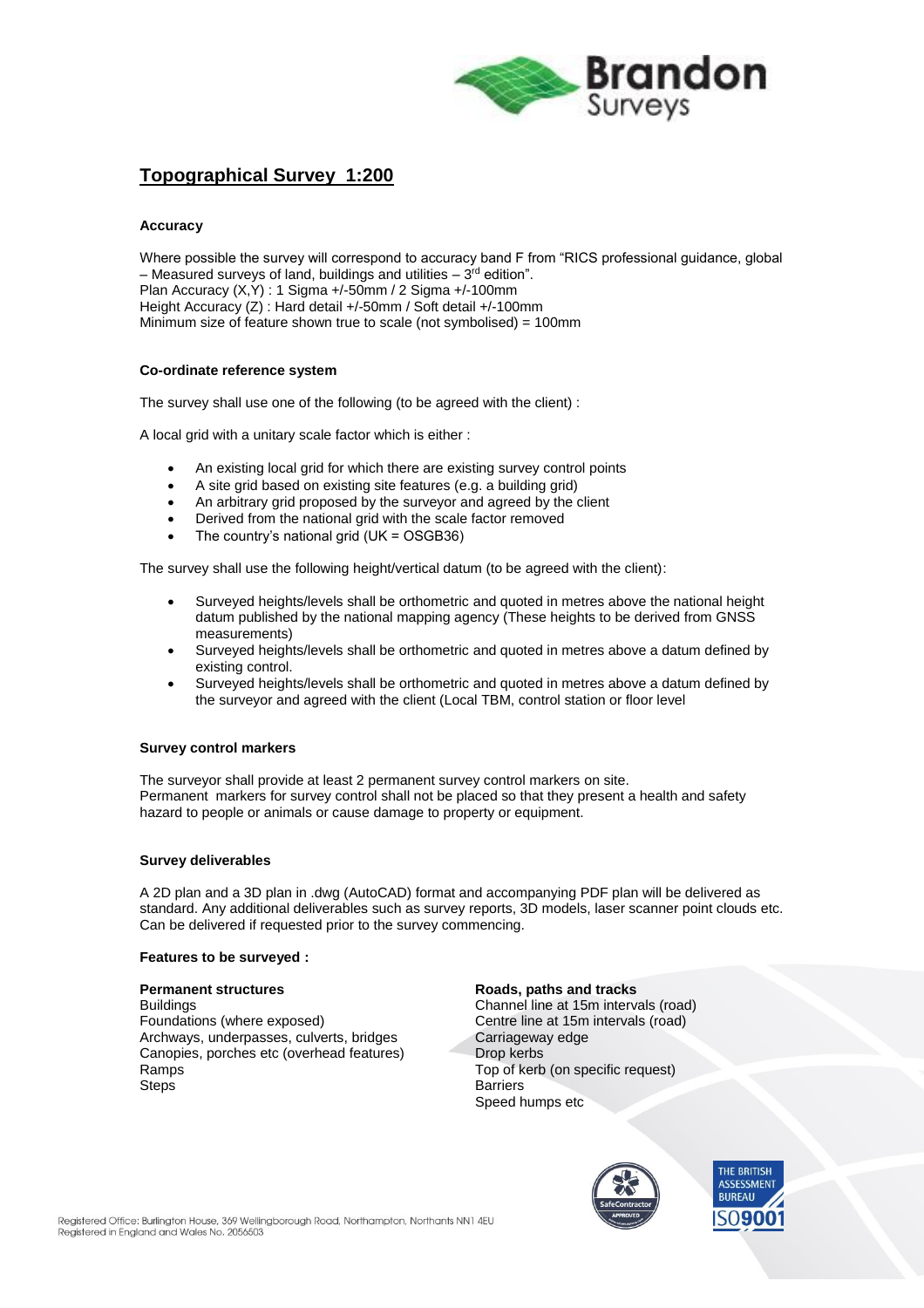

### **Topographical Survey 1:200 cont.**

**Temporary structures**<br> **Street Furniture**<br> **Sheds, containers, mobile buildings etc**<br> **Sheds, Sheds, Containers, Mobile buildings etc** Sheds, containers, mobile buildings etc

**Boundary features**<br> **Boundary features**<br> **Bus stop and shelters**<br> **Bus stop and shelters** Fences (with type and height) Walls (with type and height) **Junction/control boxes**<br>Buttresses **Buttesses** Buttresses Hoardings (and the Hoardings Cates Hoardings Cates 1999) and the Manual Media and the Manual Media of the Manual Media and the Manual Media and the Manual Media and the Manual Media and the Manual Media and the Gates Lamp posts Hedges Telephone/electricity poles<br>Ditches Ditches Telephone Road signs & Traffic lights Boundary markers (posts, stakes etc)

**Utility covers**<br> **(invert levels not surveyed unless specified)** Watercourses **(invert levels not surveyed unless specified)**<br>Gullies intervals Rodding eyes **Waterline** Air valves and the set of the set of the Mater level of the Vater level of the Vater level of the Vater bodie<br>
Water bodie Electricity covers<br>Fire hydrants Drainage covers<br>(inspection chambers and manholes) (inspection chambers and manholes) (inspection chambers and manholes) Locks Water meters Stop taps **Retaining walls**<br>
Gas valves **Retaining walls** Gas valves and the state of the Sheet piling CCTV cameras and the Sea of the Sea defense Telecoms Telecoms **Pipes**, outfalls and culverts<br>Telephone call boxes **Pipes**, outfalls and culverts

# **Trees, wooded areas and dense vegetation Sports pitches and playgrounds**

Woodlands ; perimeter trees and tree canopy Bushes & shrubs (minimum girth 0.3m) Play equipment extents Trees (minimum girth 0.3m) Edge of vegetation Areas of saplings Shrubberies and planters

Banks, top and bottom **Aerials** Mounds and depressions example and depressions of the Chimneys<br>
Spoil heaps (rubble, soil & rubbish) Electricity Quarries, pits and mineral workings (perimeter fence only) Retaining walls (top and base) Filter beds and plant (extents only)<br>Sloping masonry (top and base) Coverhead cables Sloping masonry (top and base)

### **Contours**

0.5m intervals or other intervals as proposed by the surveyor

Barriers<br>Traffic islands Road signs & Traffic lights Watercourses<br>
Boundary markers (posts, stakes etc)<br>
Post boxes<br>
Post boxes **Markers** Notice boards/Signs

(drains, ditches, streams with levels at 15m

Water bodies (ponds, lakes, reservoirs)<br>Top of banks Bottom of banks Sea defenses/groynes Bridges, walkways, gantries, jetties etc **Fountains Waterfalls Gabions** 

### **Earth works Industrial sites**

Electricity sub stations and transformers Pylons Tanks and storage chambers Lifting equipment (cranes)

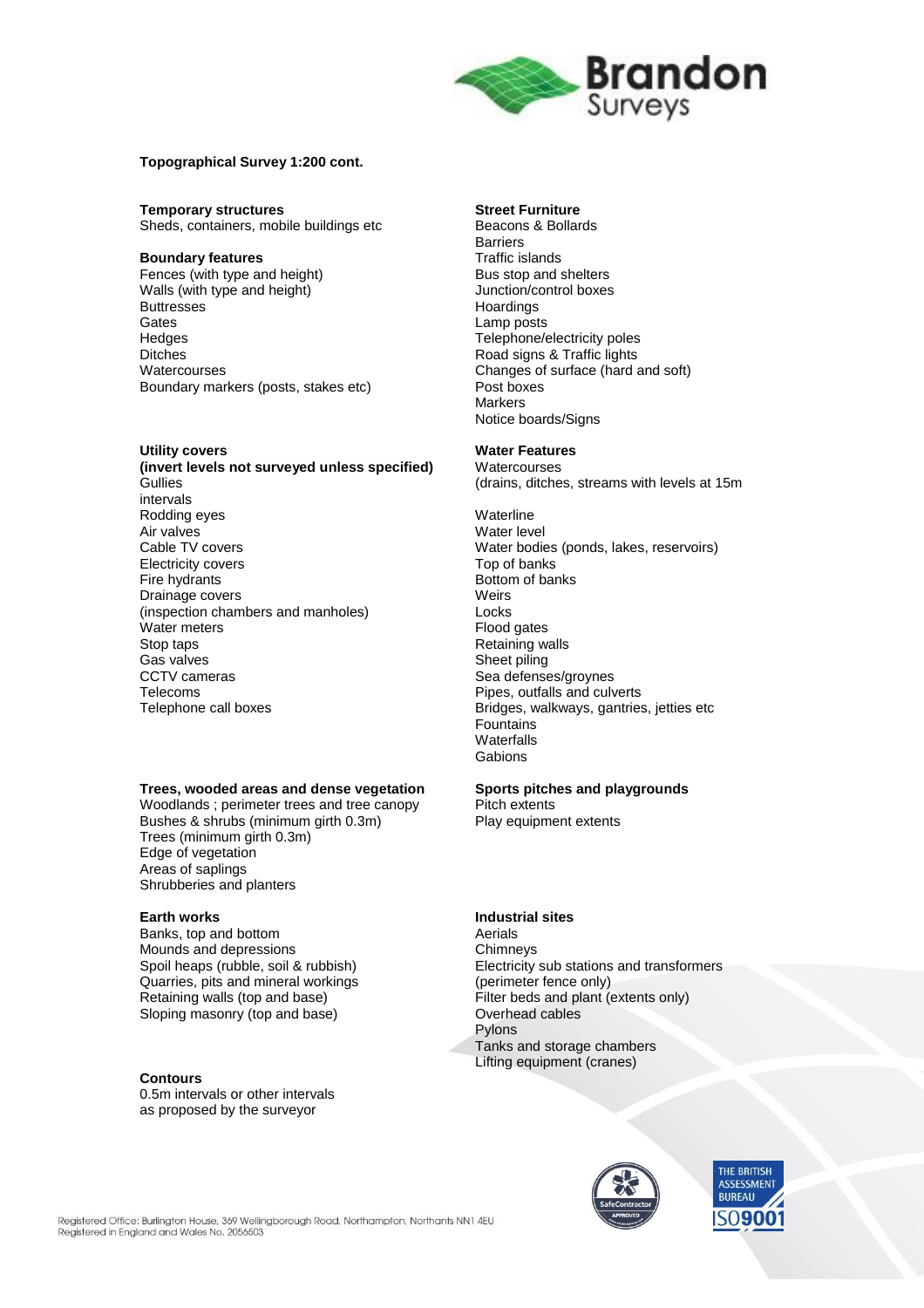

## **Topographical Survey 1:500**

### **Accuracy**

Where possible the survey will correspond to accuracy band F from "RICS professional guidance, global – Measured surveys of land, buildings and utilities – 3<sup>rd</sup> edition". Plan Accuracy (X,Y) : 1 Sigma +/-100mm / 2 Sigma +/-200mm Height Accuracy (Z) : Hard detail +/-50mm / Soft detail +/-100mm Minimum size of feature shown true to scale (not symbolised) = 100mm

### **Co-ordinate reference system**

The survey shall use one of the following (to be agreed with the client) :

A local grid with a unitary scale factor which is either :

- An existing local grid for which there are existing survey control points
- A site grid based on existing site features (e.g. a building grid)
- An arbitrary grid proposed by the surveyor and agreed by the client
- Derived from the national grid with the scale factor removed
- The country's national grid (UK = OSGB36)

The survey shall use the following height/vertical datum (to be agreed with the client)

- Surveyed heights/levels shall be orthometric and quoted in metres above the national height datum published by the national mapping agency (These heights to be derived from GNSS measurements)
- Surveyed heights/levels shall be orthometric and quoted in metres above a datum defined by existing control.
- Surveyed heights/levels shall be orthometric and quoted in metres above a datum defined by the surveyor and agreed with the client (Local TBM, control station or floor level

### **Survey control markers**

The surveyor shall provide at least 2 permanent survey control markers on site. Permanent markers for survey control shall not be placed so that they present a health and safety hazard to people or animals or cause damage to property or equipment.

### **Survey deliverables**

A 2D plan and a 3D plan in .dwg (AutoCAD) format and accompanying PDF plan will be delivered as standard. Any additional deliverables such as survey reports, 3D models, laser scanner point clouds etc. Can be delivered if requested prior to the survey commencing.

### **Features to be surveyed :**

**Permanent structures Roads**, paths and tracks Buildings Channel line at 15m intervals (road) Foundations (where exposed) Centre line at 15m intervals (road) Archways, underpasses, culverts, bridges Carriageway edge<br>
Canopies, porches etc (overhead features) Drop kerbs Canopies, porches etc (overhead features) Ramps Top of kerb (on specific request) Steps **Barriers** 

Speed humps etc



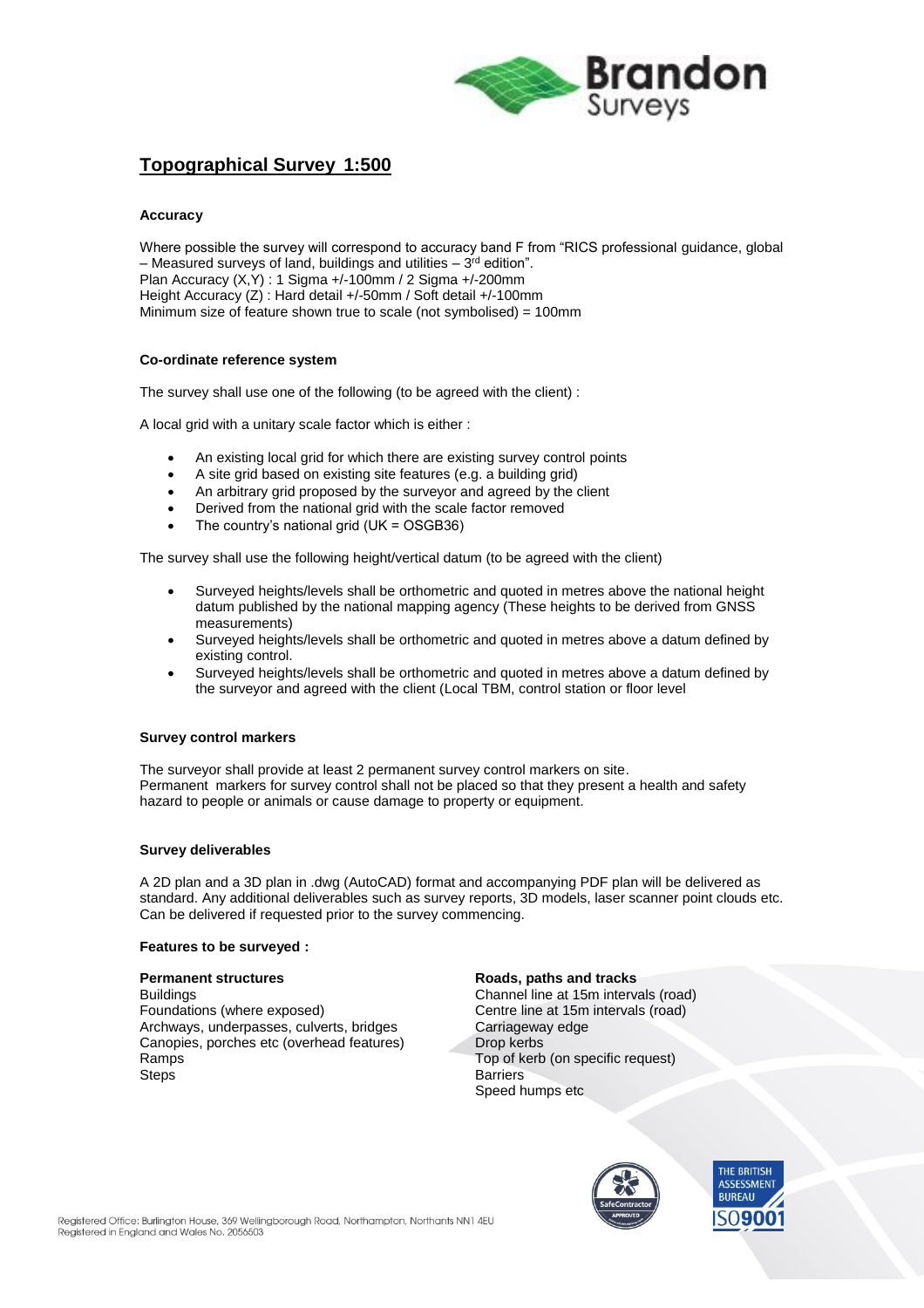

### **Topographical Survey 1:500 cont.**

**Temporary structures Street Furniture** Sheds, containers, mobile buildings etc Beacons & Bollards

#### **Boundary features** Traffic islands

Fences (with type and height) Bus stop and shelters<br>
Walls (with type and height) Bus stop and shelters<br>
Unction/control boxes Walls (with type and height)<br>Buttresses Gates Lamp posts Hedges Telephone/electricity poles<br>
Ditches Ditches Telephone Road signs & Traffic lights Ditches **Discusses Discusses Road signs & Traffic lights Watercourses Road signs & Traffic lights Watercourses** Boundary markers (posts, stakes etc)

**Utility covers Water Features (invert levels not surveyed unless specified)**<br>Gullies intervals Rodding eyes **Waterline** Air valves<br>
Cable TV covers<br>
Cable TV covers Electricity covers Fire hydrants **Bottom of banks**<br>
Drainage covers Drainage covers<br>(inspection chambers and manholes) [198] Locks (inspection chambers and manholes) Locks Water meters<br>Stop taps Stop taps **Retaining walls**<br>
Gas valves **Retaining walls** CCTV cameras Sea defenses/groynes<br>
Telecoms Telecoms Sea defenses/groynes<br>
Pipes. outfalls and culv Telecoms Telecoms and boxes and culverts and culverts Pipes, outfalls and culverts<br>Telephone call boxes Telecom Bridges, walkways, gantries

#### **Trees, wooded areas and dense vegetation Sports pitches and playgrounds**

Woodlands ; perimeter trees and tree canopy Pitch extents Bushes & shrubs (minimum girth 0.3m) Play equipment extents Trees (minimum girth 0.3m) Edge of vegetation Areas of saplings Shrubberies and planters

Banks, top and bottom entity and the Mounds and depressions and the Aerials Chimneys Mounds and depressions<br>Spoil heaps (rubble, soil & rubbish) Quarries, pits and mineral workings (perimeter fence only) Retaining walls (top and base) Filter beds and plant (extents only)<br>Sloping masonry (top and base) Coverhead cables Sloping masonry (top and base)

#### **Contours**

0.5m intervals or other intervals as proposed by the surveyor

**Barriers** 

Hoardings Changes of surface (hard and soft)<br>Post boxes **Markers** Notice boards/Signs

(drains, ditches, streams with levels at 15m

Water bodies (ponds, lakes, reservoirs)<br>Top of banks Sheet piling Bridges, walkways, gantries, jetties etc Fountains **Waterfalls** Gabions

### **Earth works Industrial sites**

Electricity sub stations and transformers Pylons Tanks and storage chambers Lifting equipment (cranes)



THE RRITISH **ASSESSMENT BUREAU** ۹N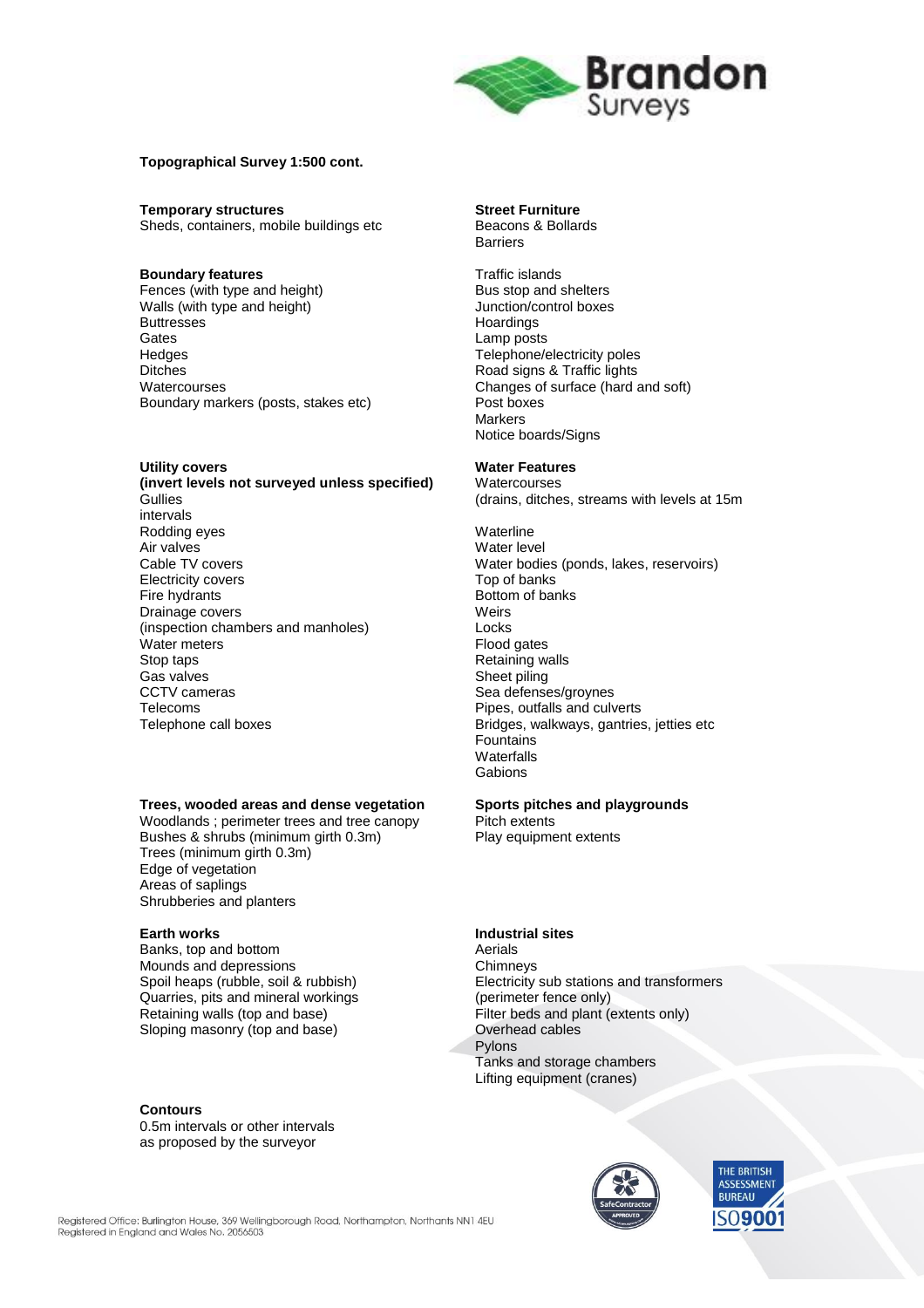

## **Measured Building Surveys 1:50**

### **Accuracy**

Where possible the survey will correspond to accuracy band D from "RICS professional guidance, global – Measured surveys of land, buildings and utilities – 3<sup>rd</sup> edition". Plan Accuracy (X,Y) : 1 Sigma +/-10mm / 2 Sigma +/-20mm Height Accuracy (Z) : Hard detail +/-10mm / Soft detail +/-20mm Minimum size of feature shown true to scale (not symbolised) = 20mm

Where possible floor plans will be created from measurements taken at a height of 1.2m above finished floor level. The surveyor may, at his/her discretion, adjust this level to the best possible location to ensure an unobstructed measurement.

### **Co-ordinate reference system**

The survey shall use one of the following (to be agreed with the client) :

- An existing local grid for which there are existing survey control points
- A site grid based on existing site features (e.g. a building grid)
- An arbitrary grid proposed by the surveyor
- Derived from the national grid with the scale factor removed

The survey shall use the following height/vertical datum (to be agreed with the client)

- Surveyed heights/levels shall be orthometric and quoted in metres above a datum defined by existing control.
- Surveyed heights/levels shall be orthometric and quoted in metres above a datum defined by the surveyor.
- (Usually a ground floor entrance level of 100.00 meters)
- Surveyed heights/levels shall be orthometric and quoted in metres above the national height datum published by the national mapping agency (These heights to be derived from GNSS measurements)

### **Survey control markers**

All internal building control shall be of a temporary nature and removed following survey completion. Temporary markers for survey control shall not be placed so that they present a health and safety hazard to people or animals or cause damage to property or equipment.

### **Survey deliverables**

A 2D plan in .dwg (AutoCAD) format and accompanying PDF plan will be delivered as standard. Any additional deliverables such as survey reports, laser scanner point clouds etc. Can be delivered if requested prior to the survey commencing.

### **Asbestos report**

It is assumed that the client will provide a condition/asbestos report for the building before the survey commences should this be required.

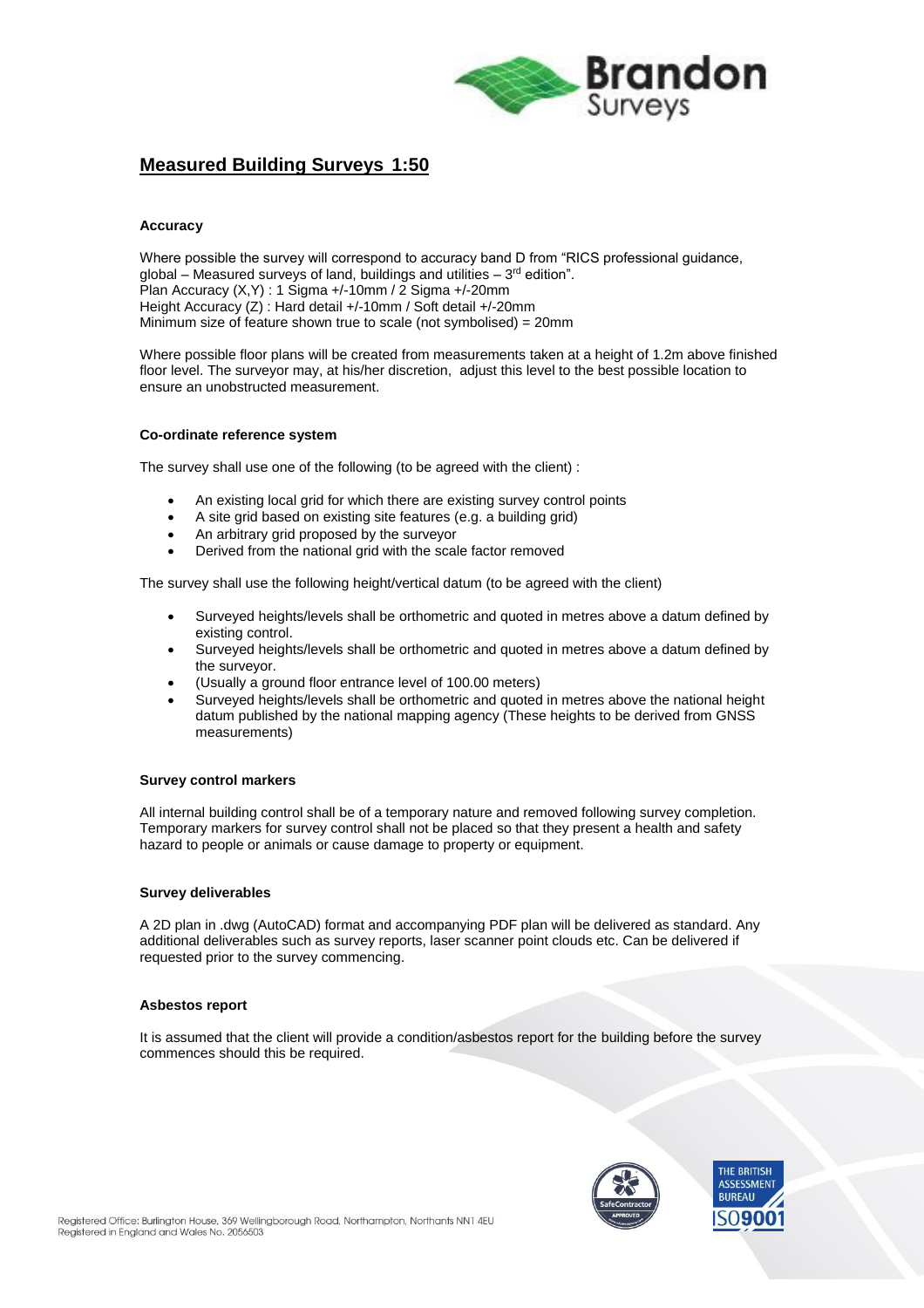

### **Measured Building Survey 1:50 cont.**

#### **Features to be surveyed :**

### **Floor Plans**

### **Main (structural) elements Secondary elements**

Walls **Manual Community Community** Partitions **Partitions**<br>
Doors Doors Raised floors Steps/stairs External building footprint **Services** Columns<br>Beams

# **Levels/Heights (from floor level) <br>Floor levels Chimneys**

Floor levels<br>
(centre of each room & top/bottom of stairs) Chimneys<br>
Drainage features (centre of each room & top/bottom of stairs) Drainage features<br>Ceiling heights (structural & false) Fire escapes (outline only) Ceiling heights (structural & false)<br>Beam soffits Window sill/head heights **Parapets**<br>
Door heights Plant/server Arch heights

Ground profile and the set of the Second Ploors<br>
Roof details and the Second Walls Roof details Walls Walls<br>
Parapets Ceilings Constantings Parapets Ceiling<br>Doors Communications Ceilings Doors Doors Windows Windows Balconies Stairs Stairs<br>Chimneys Stairs Schwarzen Stairs Stairs<br>Beams Chimneys<br>Pipes Plant/services (outline only) Vents Parapets Brick string courses Scale bar<br>Signage Suppose Scale bar<br>Datum line Construction materials Scale bar Datum line

**Fixed furniture** 

Beams Sinks/basins/baths/showers Ramps **Inspection covers (location & level)**<br>
Sky lights **Inspection Covers (location & level)**<br>
Pipes (downpipes only) Pipes (downpipes only)

Catwalks (outline only) Plant/services (outline only)<br>Ridge lines Surface materials Vents Windows **Skylights** 

# **Elevations Sections (outline)**

**External building outline** Columns<br>Roof line Datum line



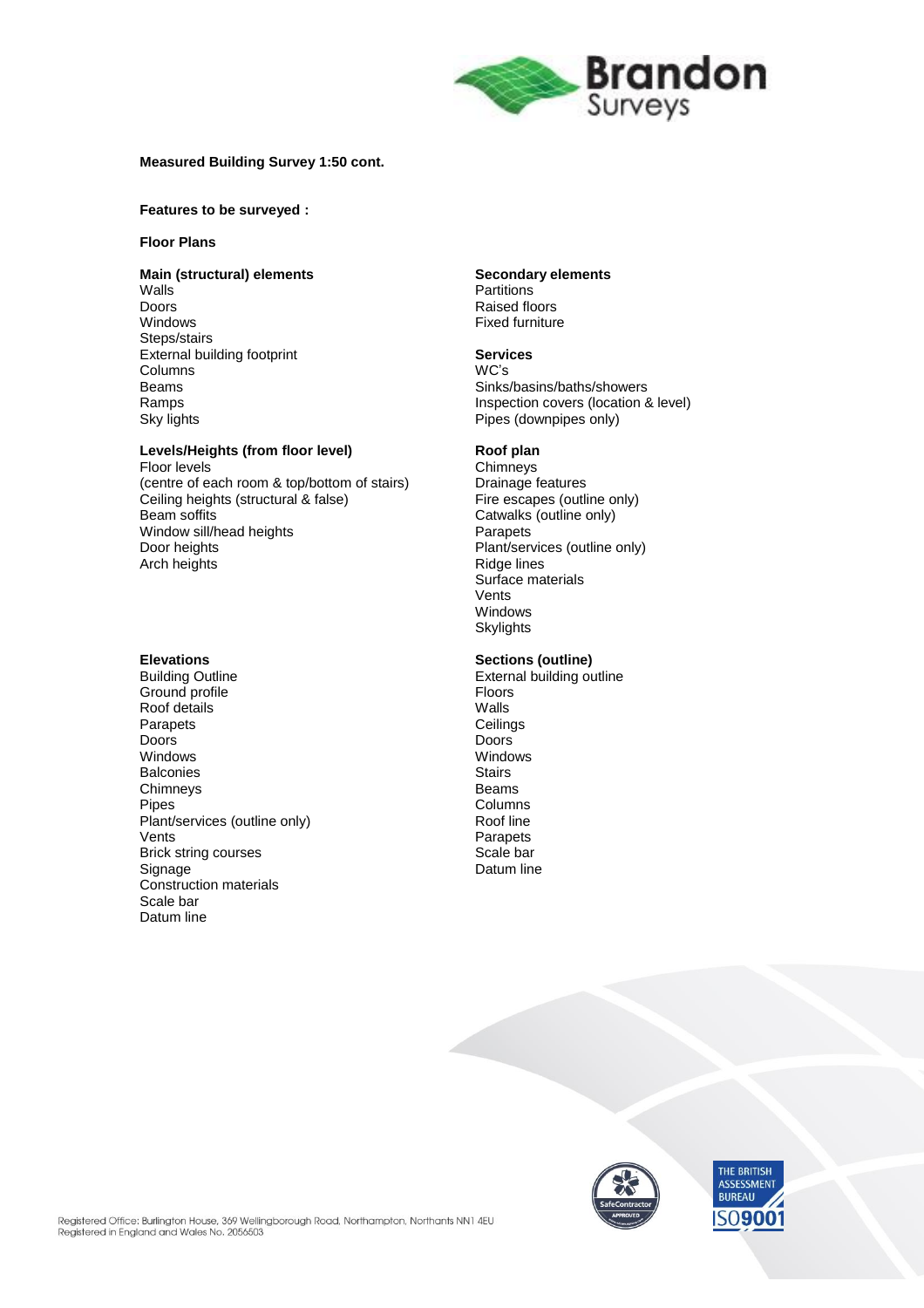

# **Measured Building Survey 1:100**

### **Accuracy**

Where possible the survey will correspond to accuracy band E from "RICS professional guidance, global – Measured surveys of land, buildings and utilities – 3<sup>rd</sup> edition". Plan Accuracy (X,Y) : 1 Sigma +/-25mm / 2 Sigma +/-50mm Height Accuracy (Z) : Hard detail +/-10mm / Soft detail +/-50mm Minimum size of feature shown true to scale (not symbolised) = 50mm

Where possible floor plans will be created from measurements taken at a height of 1.2m above finished floor level. The surveyor may, at his/her discretion, adjust this level to the best possible location to ensure an unobstructed measurement.

Co-ordinate reference system

The survey shall use one of the following (to be agreed with the client) :

- An existing local grid for which there are existing survey control points
- A site grid based on existing site features (e.g. a building grid)
- An arbitrary grid proposed by the surveyor
- Derived from the national grid with the scale factor removed

The survey shall use the following height/vertical datum (to be agreed with the client)

- Surveyed heights/levels shall be orthometric and quoted in metres above a datum defined by existing control.
- Surveyed heights/levels shall be orthometric and quoted in metres above a datum defined by the surveyor.
- (Usually a ground floor entrance level of 30.00 meters)
- Surveyed heights/levels shall be orthometric and quoted in metres above the national height datum published by the national mapping agency (These heights to be derived from GNSS measurements)

### **Survey control markers**

All internal building control shall be of a temporary nature and removed following survey completion. Temporary markers for survey control shall not be placed so that they present a health and safety hazard to people or animals or cause damage to property or equipment.

### **Survey deliverables**

A 2D plan in .dwg (AutoCAD) format and accompanying PDF plan will be delivered as standard. Any additional deliverables such as survey reports, laser scanner point clouds etc. Can be delivered if requested prior to the survey commencing.

### **Asbestos report**

It is assumed that the client will provide a condition/asbestos report for the building before the survey commences should this be required.

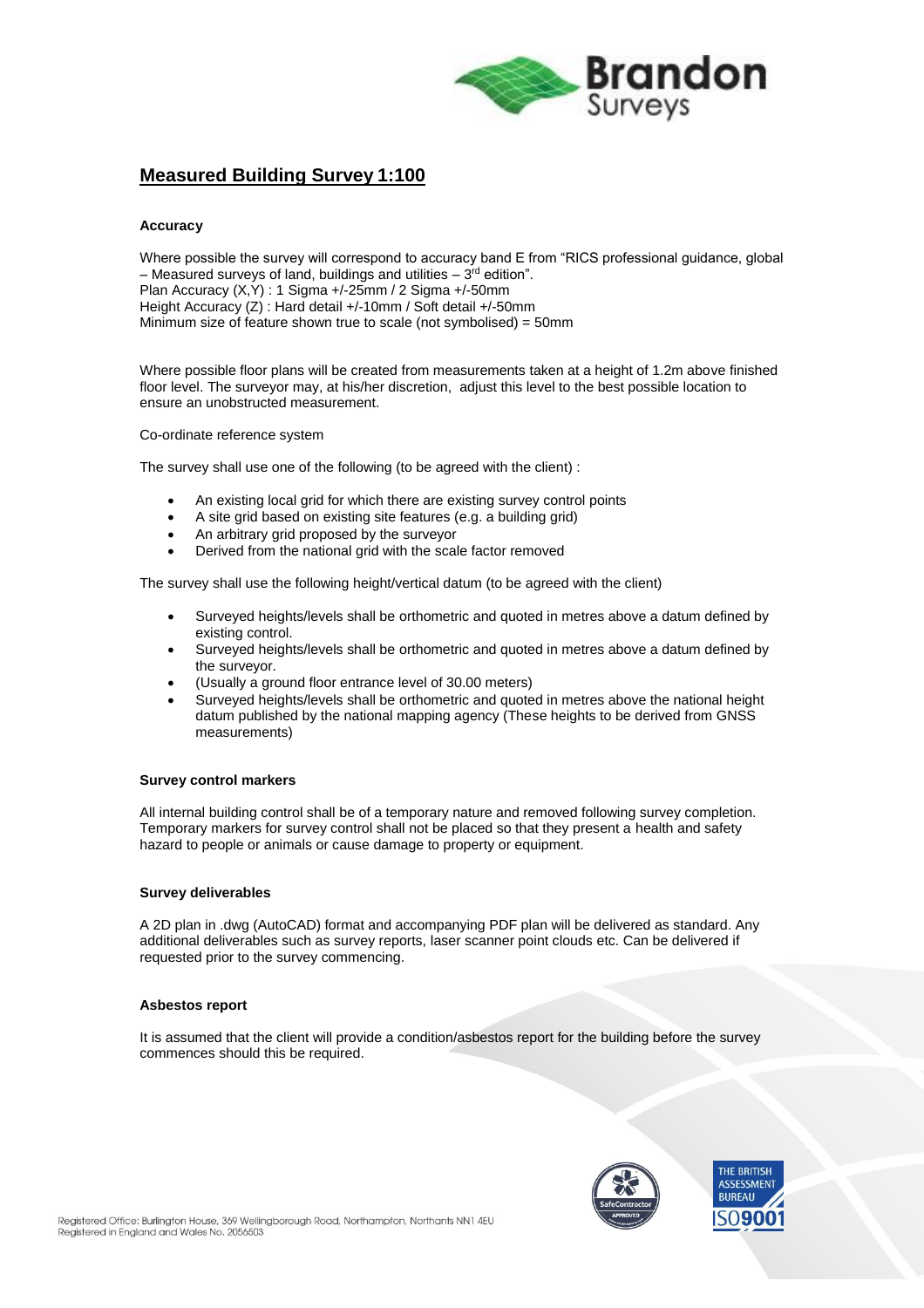

### **Measured Building Survey 1:100 cont.**

#### **Features to be surveyed:**

### **Floor Plans**

### **Main (structural) elements Secondary elements**

Walls **Manual Community Community** Partitions **Partitions**<br>
Doors Doors Raised floors Steps/stairs External building footprint **Services** Columns<br>Beams

# **Levels/Heights (from floor level) <br>Floor levels Chimneys**

Floor levels<br>
(centre of each room & top/bottom of stairs) Chimneys<br>
Drainage features (centre of each room & top/bottom of stairs) Drainage features<br>Ceiling heights (structural & false) Fire escapes (outline only) Ceiling heights (structural & false)<br>Beam soffits Window sill/head heights **Parapets**<br>
Door heights Plant/server Arch heights

Ground profile and the set of the Second Ploors<br>
Roof details and the Second Wall Roof details Wall Parapets Ceiling<br>Doors Communications Ceilings Doors Doors Windows Windows Balconies Stairs Stairs<br>Chimneys Stairs Schwarzen Stairs Stairs<br>Beams Chimneys<br>Pipes Plant/services (outline only) Vents Parapets Brick string courses Scale bar<br>Signage Suppose Scale bar<br>Datum line Construction materials Scale bar Datum line

**Fixed furniture** 

Beams Sinks/basins/baths/showers Ramps **Inspection covers (location & level)**<br>
Sky lights **Inspection Covers (location & level)**<br>
Pipes (downpipes only) Pipes (downpipes only)

Catwalks (outline only) Plant/services (outline only)<br>Ridge lines Surface materials Vents Windows **Skylights** 

# **Elevations Sections (outline)**

**External building outline** Columns<br>Roof line Datum line



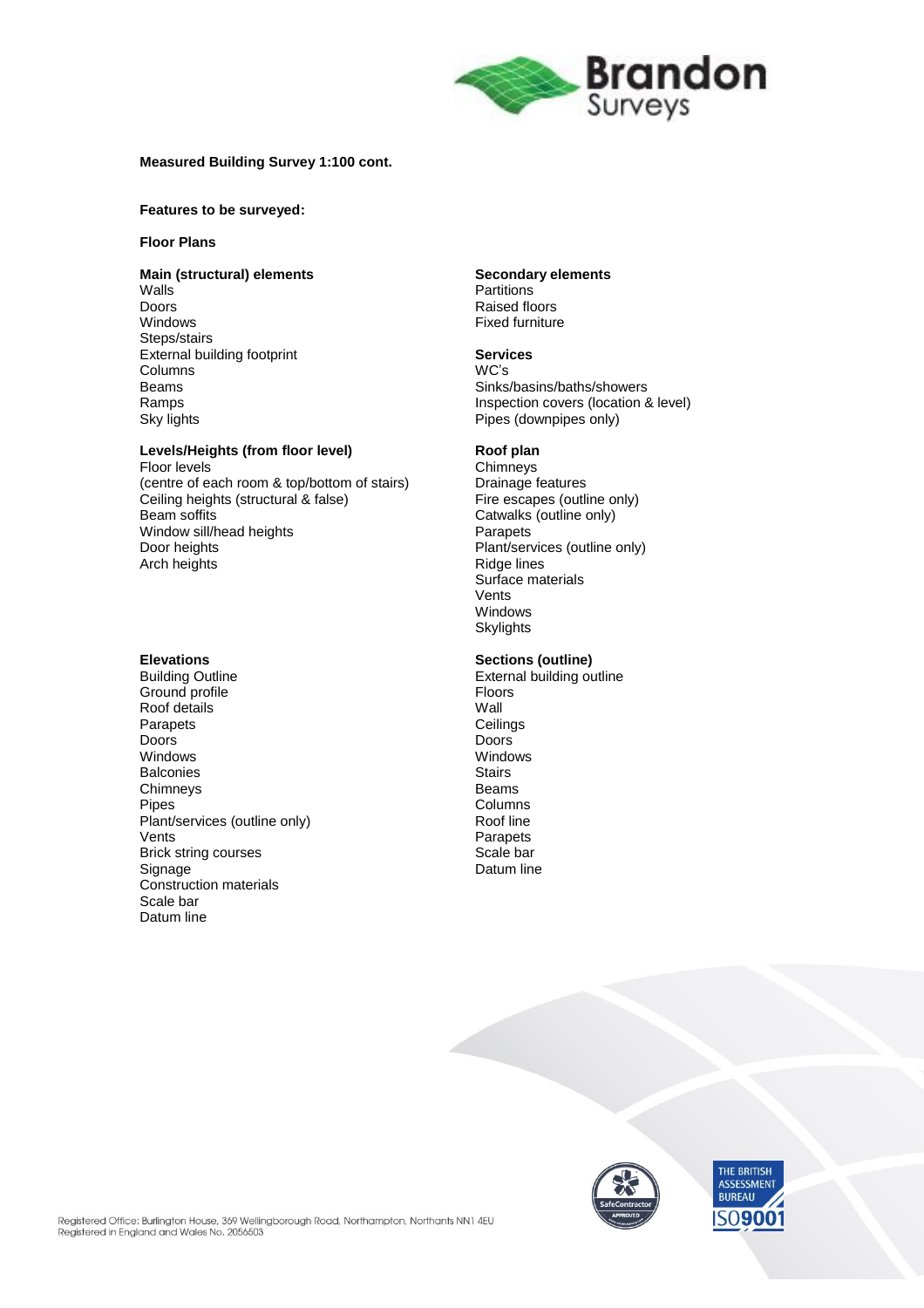

## **Underground Services Surveys**

### **Overview**

This specification refers to the survey of underground utilities which includes the locating, detecting and identifying of pipes and cables buried underground.

In order to present the results of this survey one of the following will be required:

- 1. Topographical Survey
- 2. Ordnance survey digital background.

Both of these can be provided by Brandon Surveys at an additional cost.

It is assumed that a Statutory Utilities search pack or local site records, detailing records of services within the survey area, will be provided by the client.

A Statutory Utilities search pack can be obtained by Brandon Surveys at an additional cost. This must be requested before the survey commences.

Methods and procedures will be based on The Survey Association (TSA) Guidance Notes for Utility Surveys and PAS 128:2014 (Specification for underground utility detection verification and location)

Unless otherwise requested we would undertake the survey to the TSA **Level 3** standard.

### **Method**

Visual observations to locate trench scarring and locate covers, identify service type and provider where possible.

Electro-magnetic detection techniques to be used to trace all metallic pipes and cables, in both passive and active modes, as appropriate.

Drainage covers will be lifted, invert depths and pipe sizes will be measured (there will be no confined space work, we will **NOT** enter any manholes) We will not attempt to lift any covers which are visibly damaged.

We will not attempt to lift any covers which may cause damage to their surroundings on lifting.

Manhole connections will be determined by echo-detection or by a Sonde placed in the pipe and induced with an Electro-magnetic signal.

Ground Penetrating Radar can be used on request from the client at an additional cost.

#### **Summary**

| Services survey: | Electro-magnetic Location (EML) survey of all services in both active and<br>passive modes.<br>Show results on AutoCAD drawings                                                            |
|------------------|--------------------------------------------------------------------------------------------------------------------------------------------------------------------------------------------|
| Drainage survey: | Locate and lift covers<br>Confirm connections<br>Record depth of all connections<br>If necessary to confirm connections undertake EML survey (sonding)<br>Show results on AutoCAD drawings |